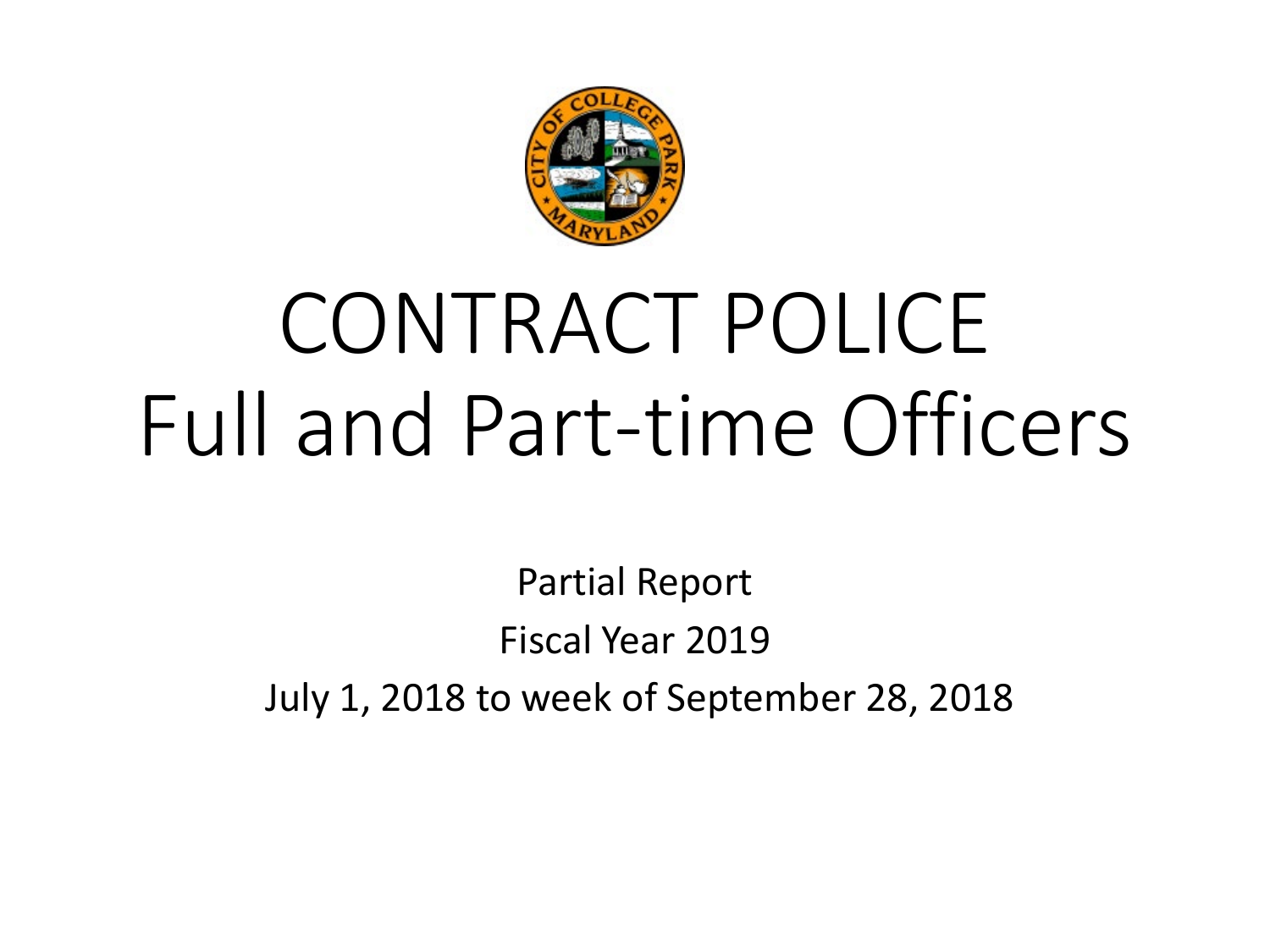### Statistical Data FY19 July 1 2018 to week of September 28, 2018

| TOTALS 1 Jul 2018 to Week of 28 Sep 2018       | <b>FY19</b> | <b>FY18</b>     | <b>FY17</b>    |
|------------------------------------------------|-------------|-----------------|----------------|
| <b>MD State Citations</b>                      | 506         | 462             | 666            |
| Warnings - Traffic Infractions                 | 1290        | 882             | 924            |
| Vehicle Equipment Repair Orders                | 197         | 185             | 179            |
| <b>Distracted Driving</b>                      | 8           | 14              | 36             |
| <b>Parking Citations</b>                       | 35          | 17              | 13             |
| <b>Field Observation Report</b>                | 62          | 26              | 32             |
| Youth Field Report                             | $\mathbf 0$ |                 | $\theta$       |
| <b>Citations in Lieu of Arrest</b>             | 8           | 33              | 21             |
| <b>Civil Citation</b>                          | 1           |                 | $\mathbf 0$    |
| <b>Criminal Arrests</b>                        | 8           | 11              | 9              |
| Driving With Suspended License Arrest          | 1           | 0               | $\mathbf 0$    |
| <b>Driving While Intoxicated Arrest</b>        |             | 2               | 3              |
| <b>Warrant Arrest</b>                          | 0           | $\overline{3}$  | 6              |
| Premise Checks (Vacation Checks)               | 92          | 65              | 58             |
| Referral-Student Code of Conduct by Police     | 33          | 30 <sub>l</sub> | $\overline{7}$ |
| Zone 1/Down Town Area Pedestrian Warnings      | 110         | 60              | 134            |
| Zone 1/Down Town Area Pedestrian Citations     | 32          |                 | 46             |
| Zone 2/Berwyn-Lakeland Pedestrian Warnings     | 26          | 0               | 0              |
| Zone 2/Berwyn-Lakeland Pedestrian Citations    | 0           | 0               | $\mathbf 0$    |
| Zone 3/North College Park Pedestrian Warnings  | 5           | 0               | 0              |
| Zone 3/North College Park Pedestrian Citations | 13          | 0               | $\mathbf 0$    |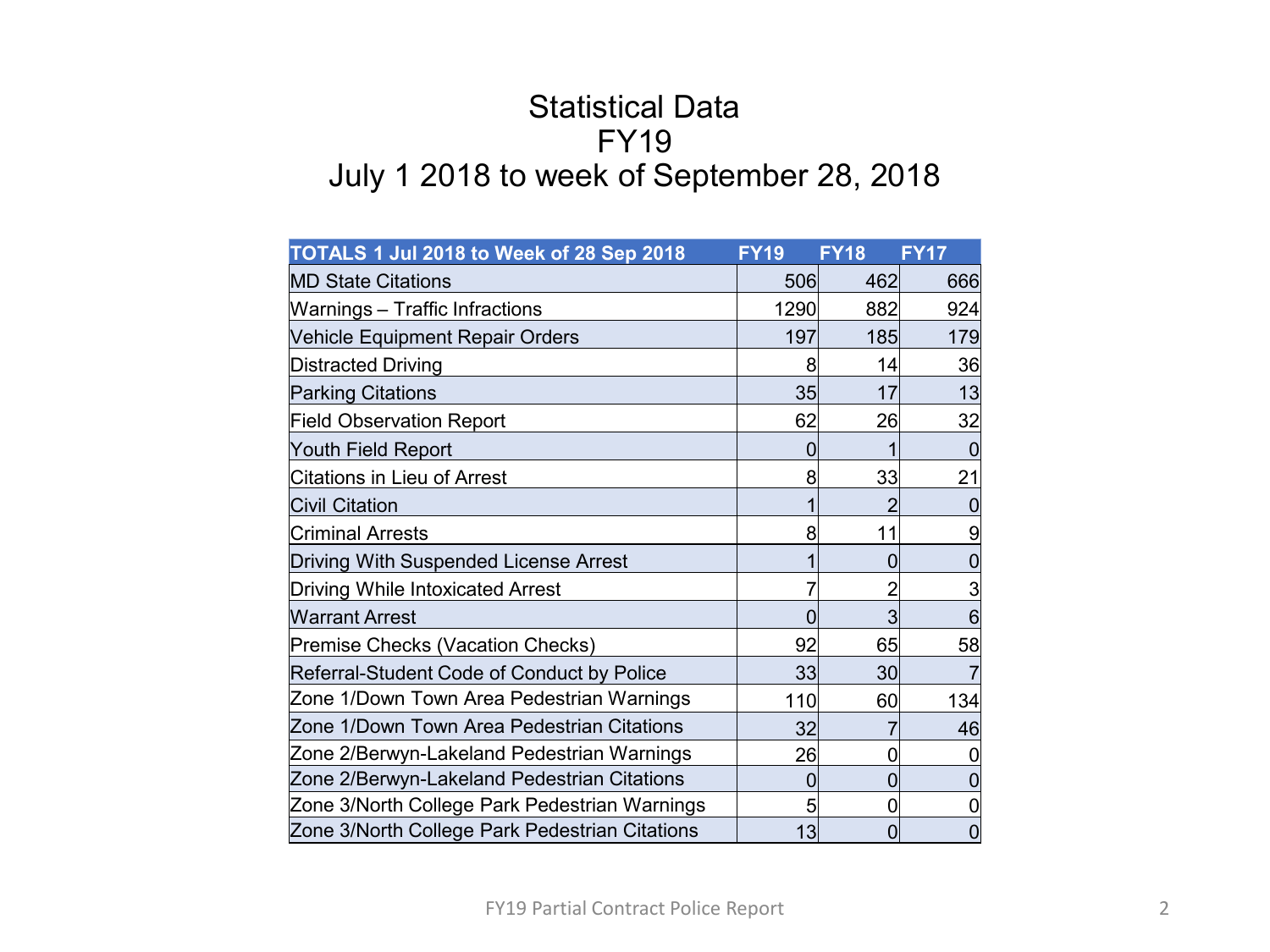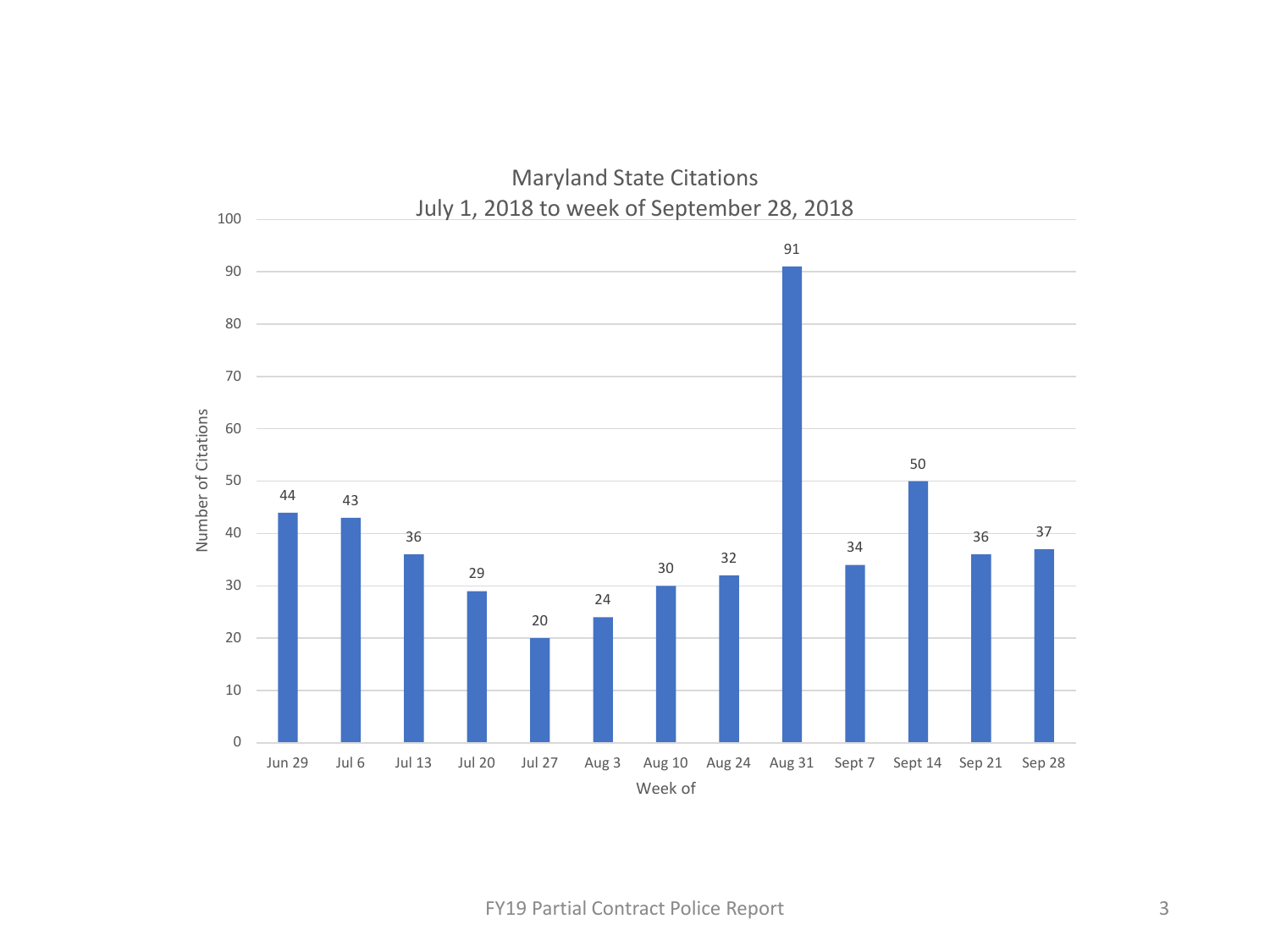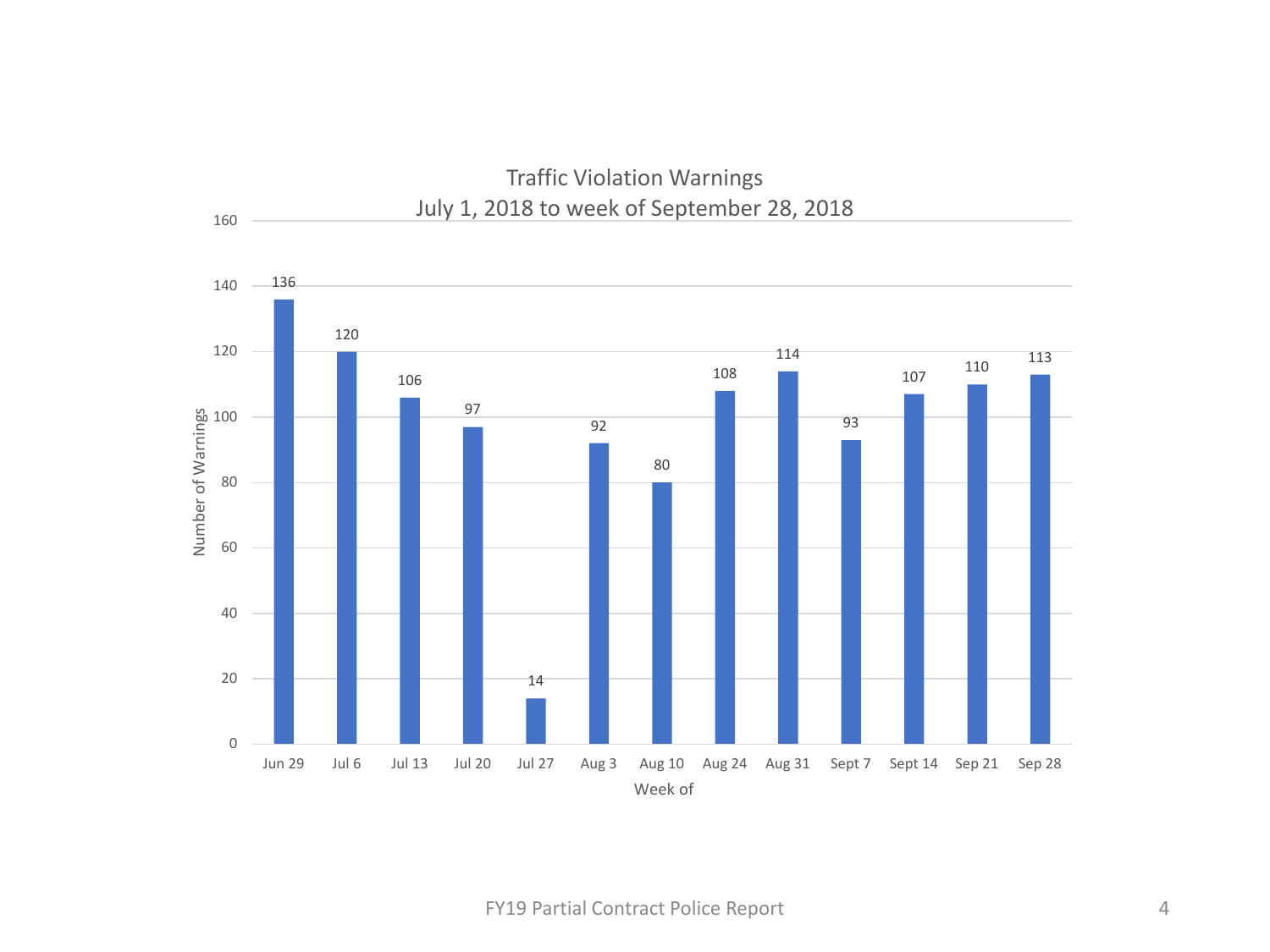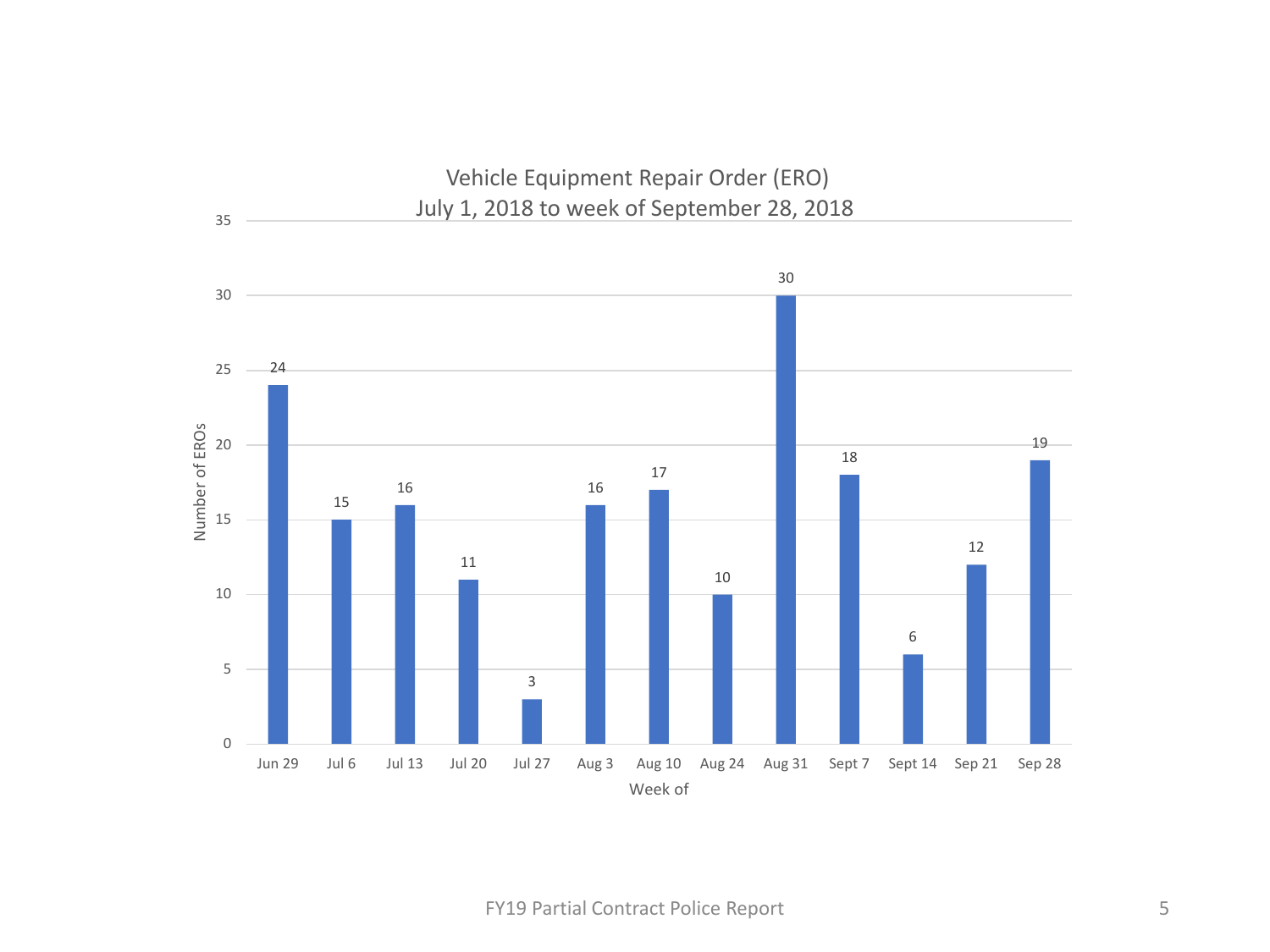

#### Field Observations July 1, 2018 to week of September 28, 2018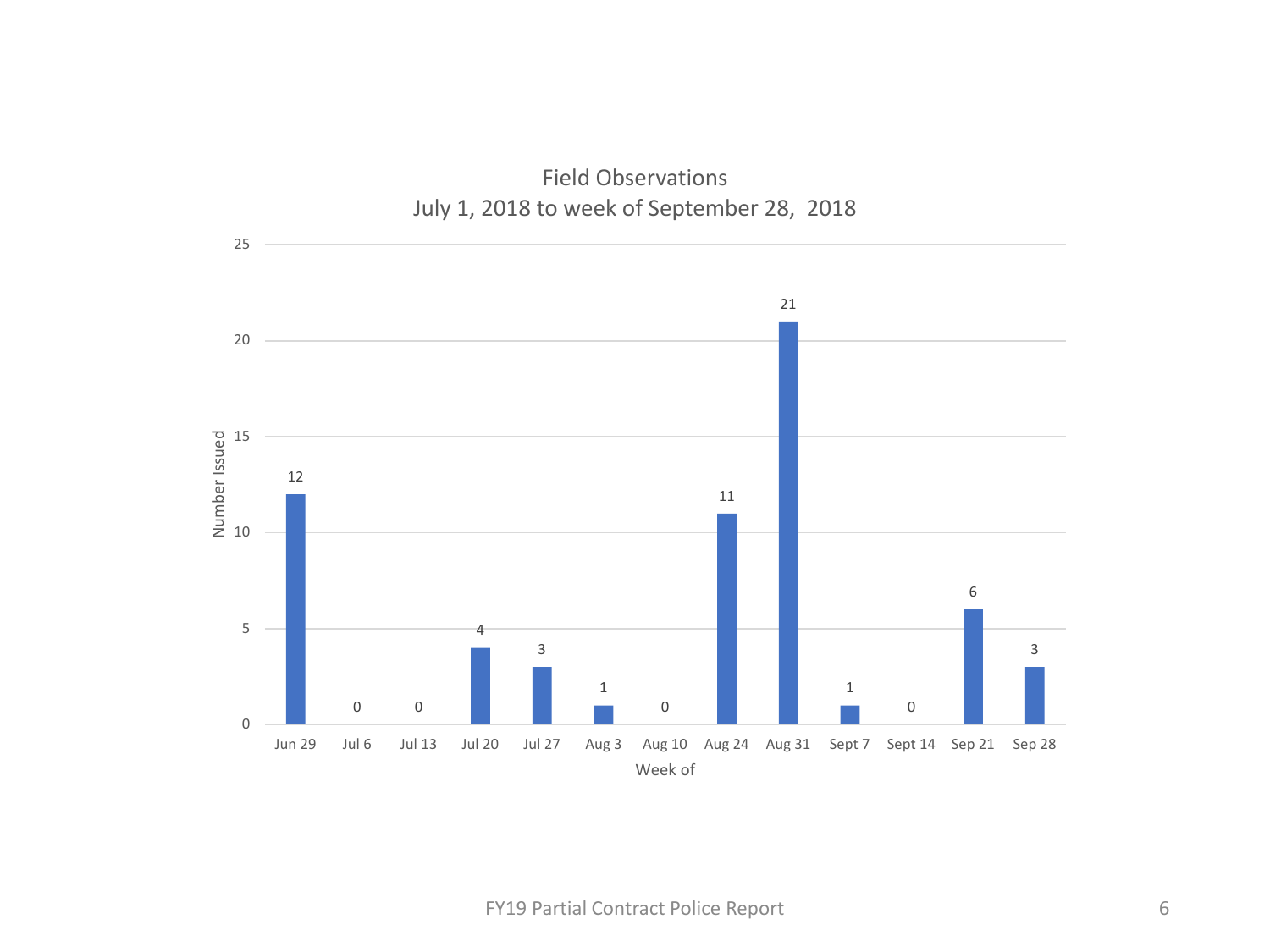Citations in Lieu of Arrest July 1, 2018 to week of September 28, 2018

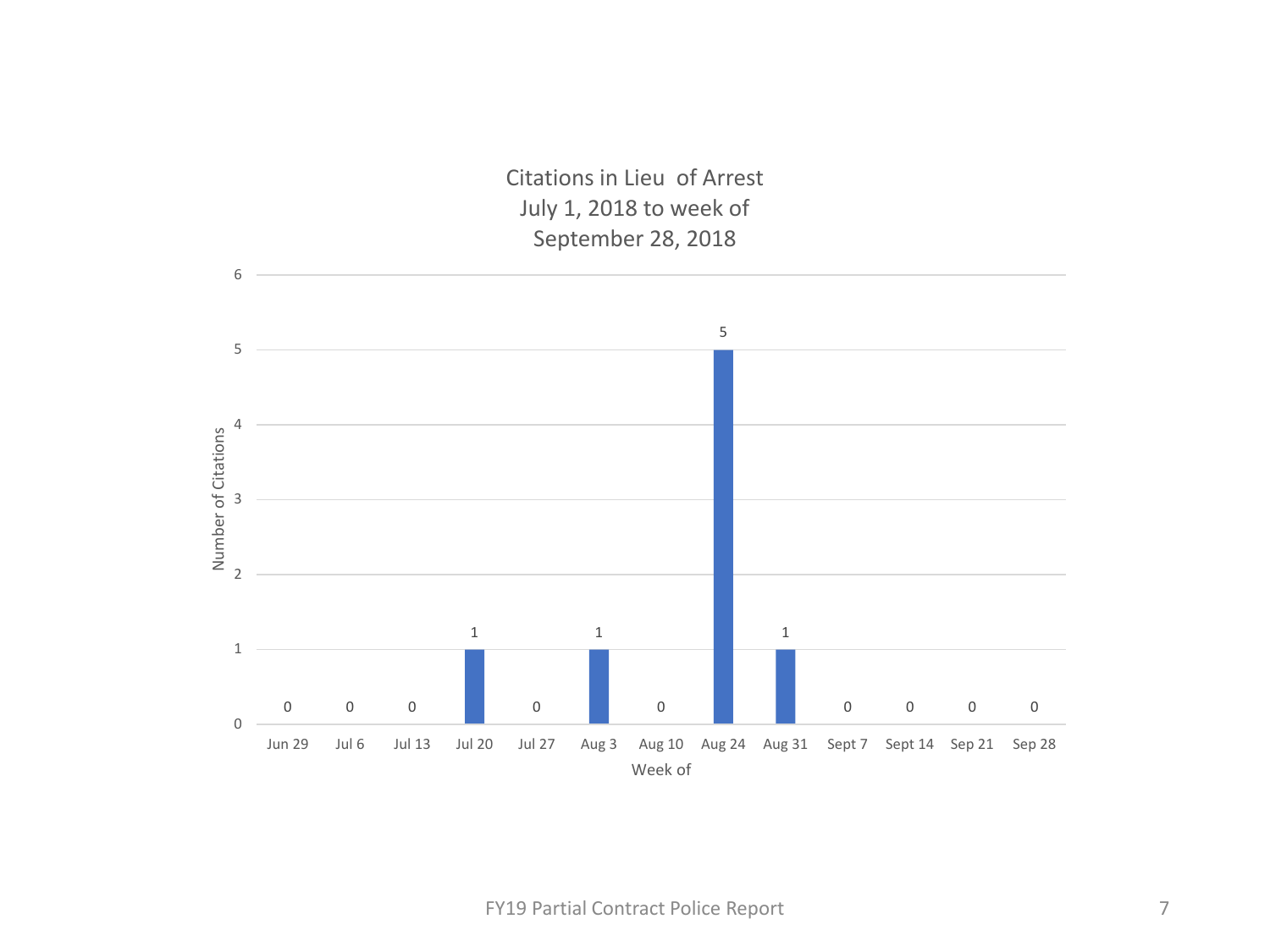

Arrests Criminal, Driving on Suspended License, DWI, Warrant July 1, 2018 to week of September 28, 2018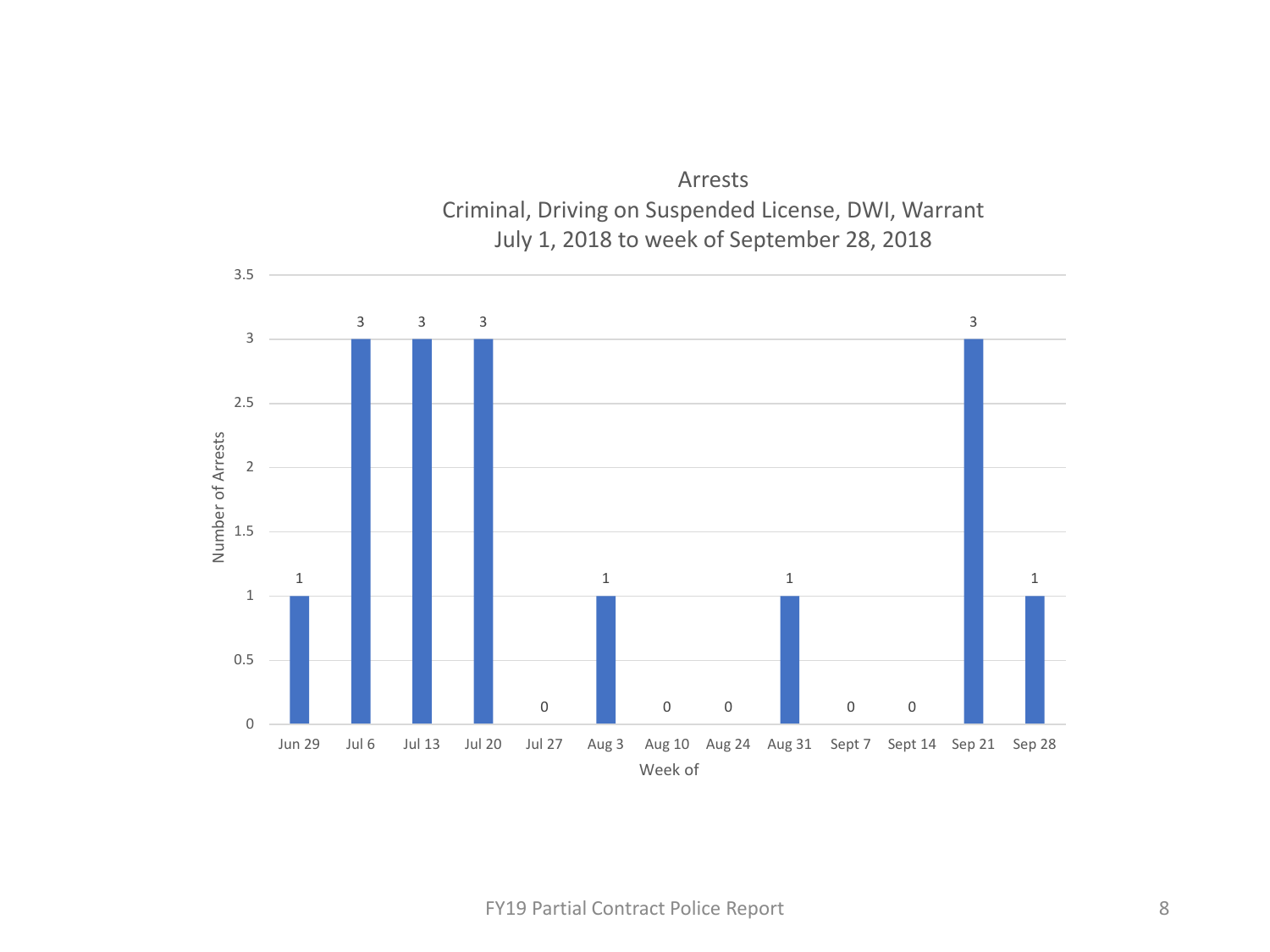

## Premise Checks - Vacation Checks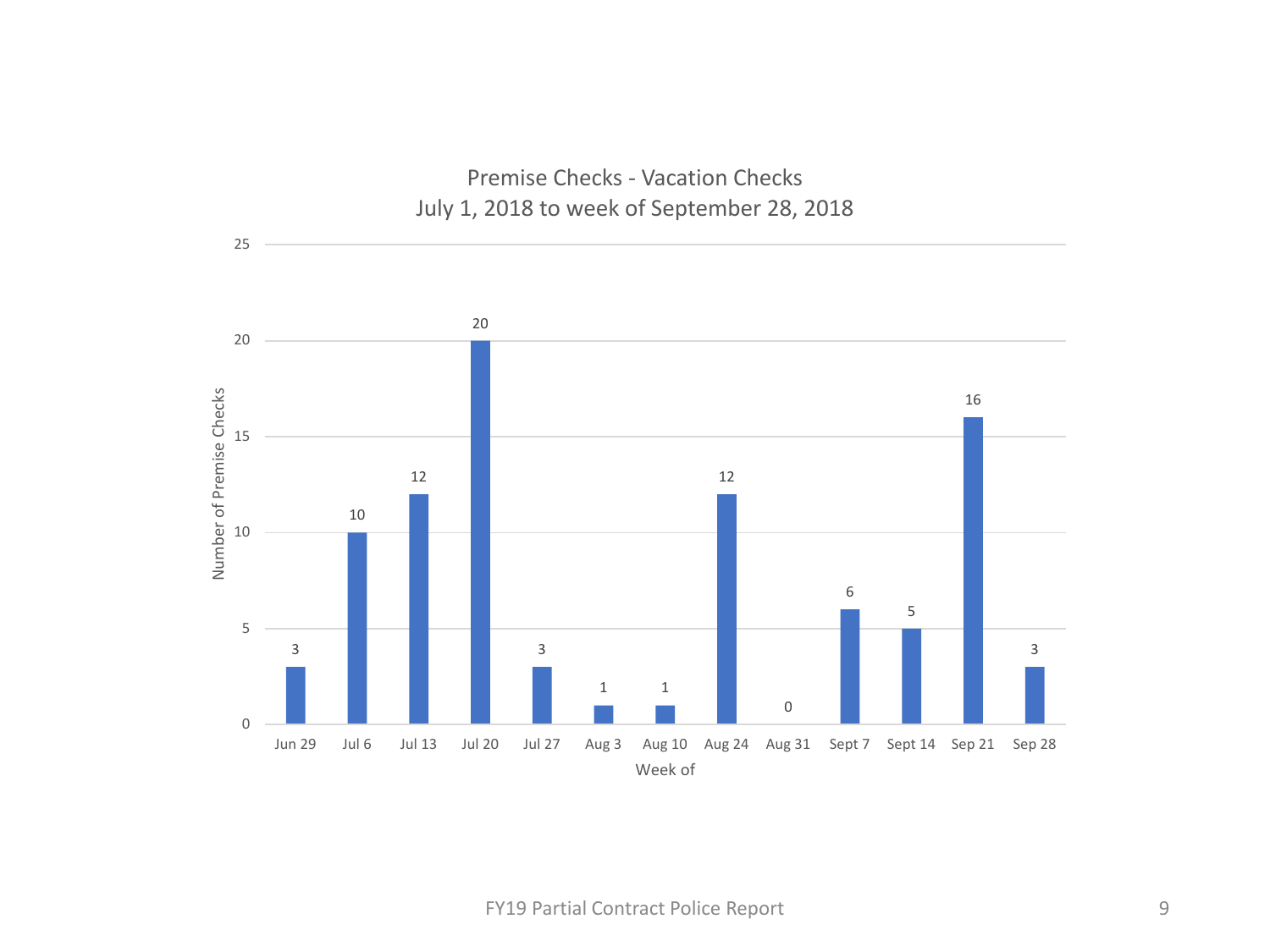

## Student Code of Conduct Referrals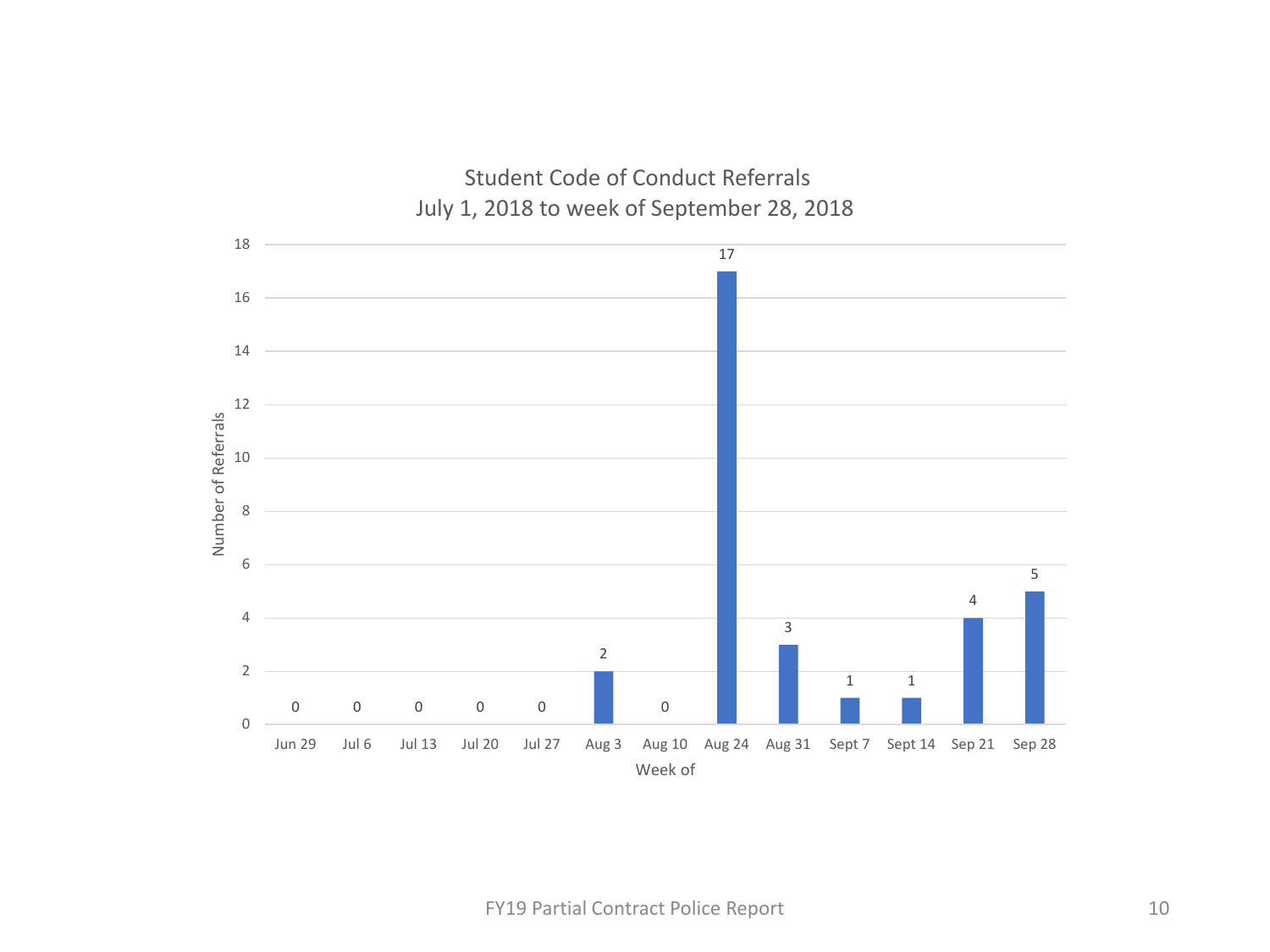Downtown Area Pedestrian Warnings and Citations July 1, 2018 to week of September 28, 2018



FY19 Partial Contract Police Report 11 ■ Zone 1/Down Town Area Pedestrian Warnings ■ Zone 1/Down Town Area Pedestrian Citations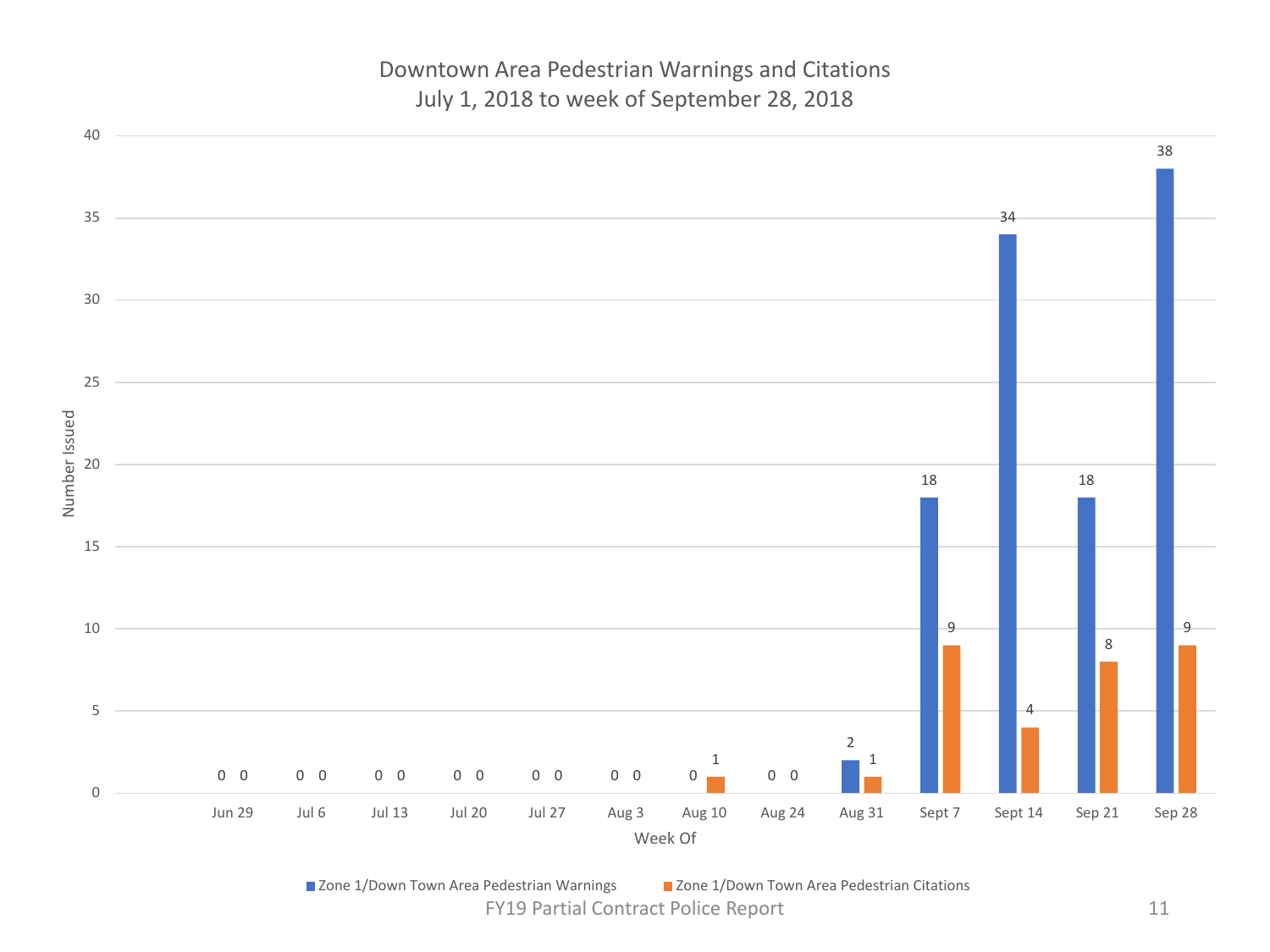#### Berwyn-Lakeland area Pedestrian Warnings and Citations July 1, 2018 to week of September 28, 2018